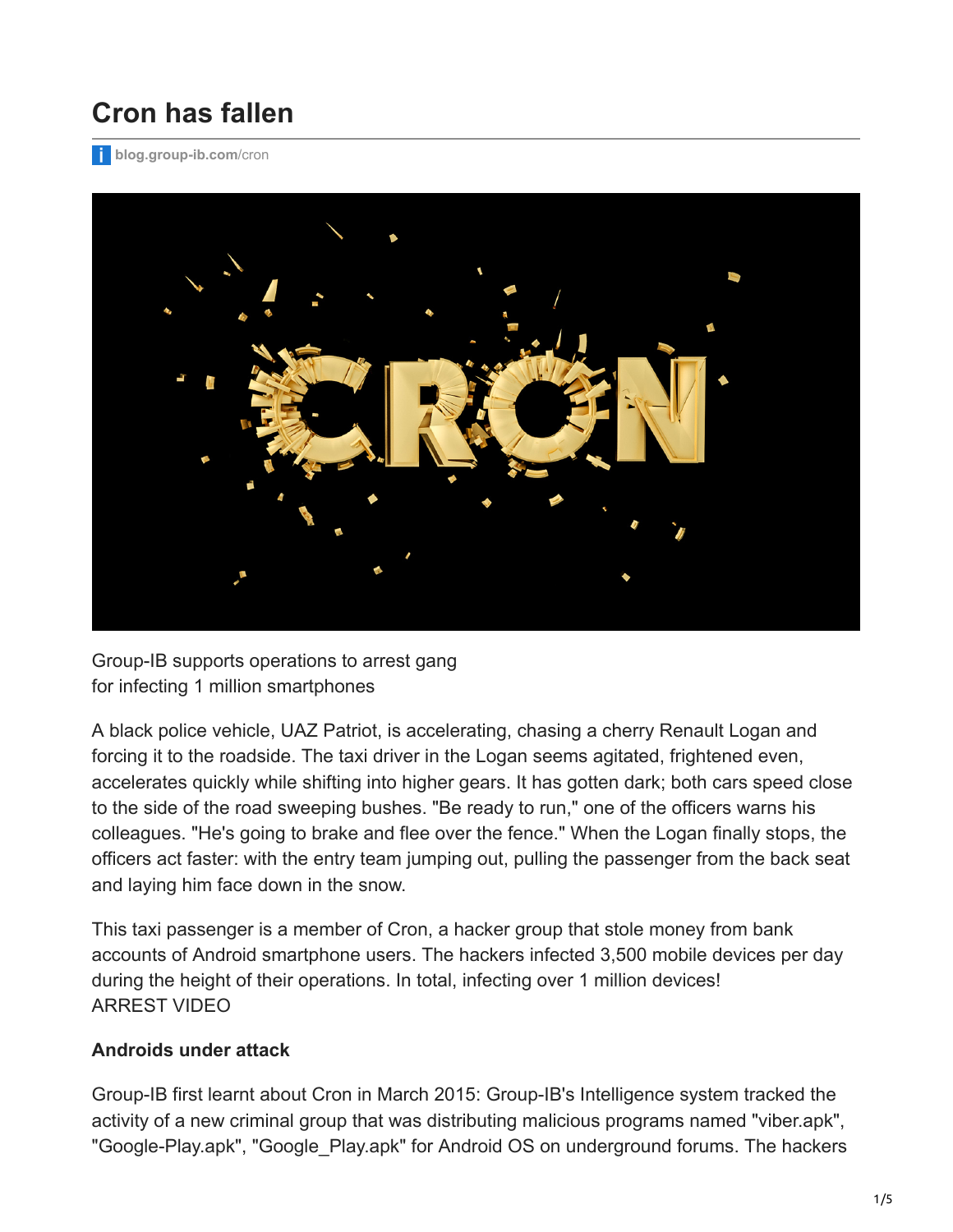called this malware "Cron", hence the logic for our naming convention of the group. Cron targeted users of large Russian banks in the Top 50 standing – all of their SMS banking services were under siege during cron's operations.

According to statistics from the Russian Central Bank, 20% of the adult population in the country used mobile banking in Russia. Smartphones have become the new mobile wallet – this trend was capitalized on by cyber criminals. In 2015, 10 new hacker groups started stealing money using mobile Trojans, and the number of incidents tripled! Trojans for mobile phones and tablets have finally replaced PC Trojans. According to 2015 year-end results, losses of online banking users from attacks employing Android Trojans amounted to over \$1 million (61 million rubles).

Why are hackers choosing Android users as a key attack target? Easy. Almost 85% of smartphones run Android OS worldwide making them an attractive target for cyber criminal groups.

It is no longer necessary to be a virus writer to steal money from users of Internet banks – ready-to-use malware can be easily purchased or rented on hacker forums. The Cron organizers had already been convicted of various crimes before their hacker attacks. It comes as no surprise that experienced criminals become hackers. Once Group-IB investigated activity of a hacker who earned up to \$20 million per month through thefts in online banking.

## **Cron's attack scheme**

The approach was rather simple: after a victim's phone got infected, the Trojan could automatically transfer money from the user's bank account to accounts controlled by the intruders. To successfully withdraw stolen money, the hackers opened more than 6 thousand bank accounts.

After installation, the program added itself to the auto-start and could send SMS messages to the phone numbers indicated by the criminals, upload SMS messages received by the victim to C&C servers, and hide SMS messages coming from the bank. Every day Cron malware attempted to steal money from 50-60 clients of different banks. An average theft was about 8,000 rubles (\$100). According to crime investigators, the total damage from Cron's activity amounted to approximately \$800 000 (50 million rubles).

The gang applied several infection vectors:

1

**Spam SMS messages with a link to a website infected with the banking Trojan.** The message was of the following form: "Your ad is posted on the website ....", or "your photos are posted here." After the user visits the compromised website, the malware will be downloaded on the device, tricking the victim to install it.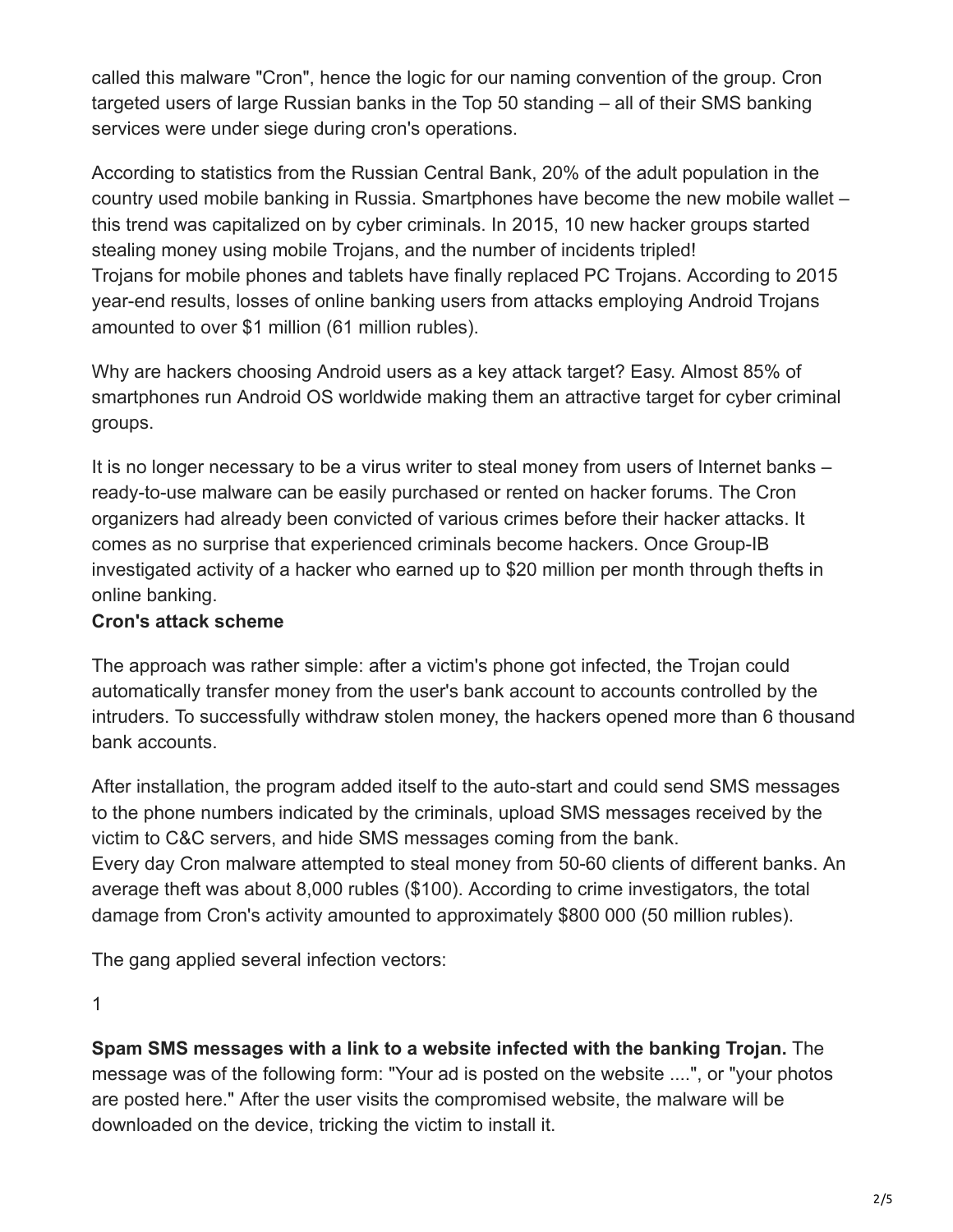2

**Infected applications.** The victim could install the malicious program on the phone by downloading fake applications masked as legitimate ones. The Trojan is distributed under the guise of such applications as **Navitel; Framaroot; Pornhub; Avito.**

Thus, Cron managed to infect over 1 million mobile devices. The gang infected 3,500 devices on average daily.

In April 2016, an announcement about the lease of a mobile Trojan called **cronbot** appeared on a hacker forum. According to its description, the Trojan had the functionality to intercept SMS messages and calls, send USSD requests, and perform web injections. We assumed that the criminal group decided to recruit a new member to the team, because according to the author of the announcement, they were ready to provide the Trojan to one person only. At the time, the group consisted of the organizers, operators, "cryptors", "traffickers" and money mules.



*Announcement about the cronbot Trojan offered for rent*

## **Plans for France**

Having earned money in Russia, Cron decided to expand throughout the world. In June 2016 the criminals rented a mobile banking Trojan Tiny.z for \$2000 per month. This universal tool has capabilities to attack Android devices of both Russian and international banks' customers.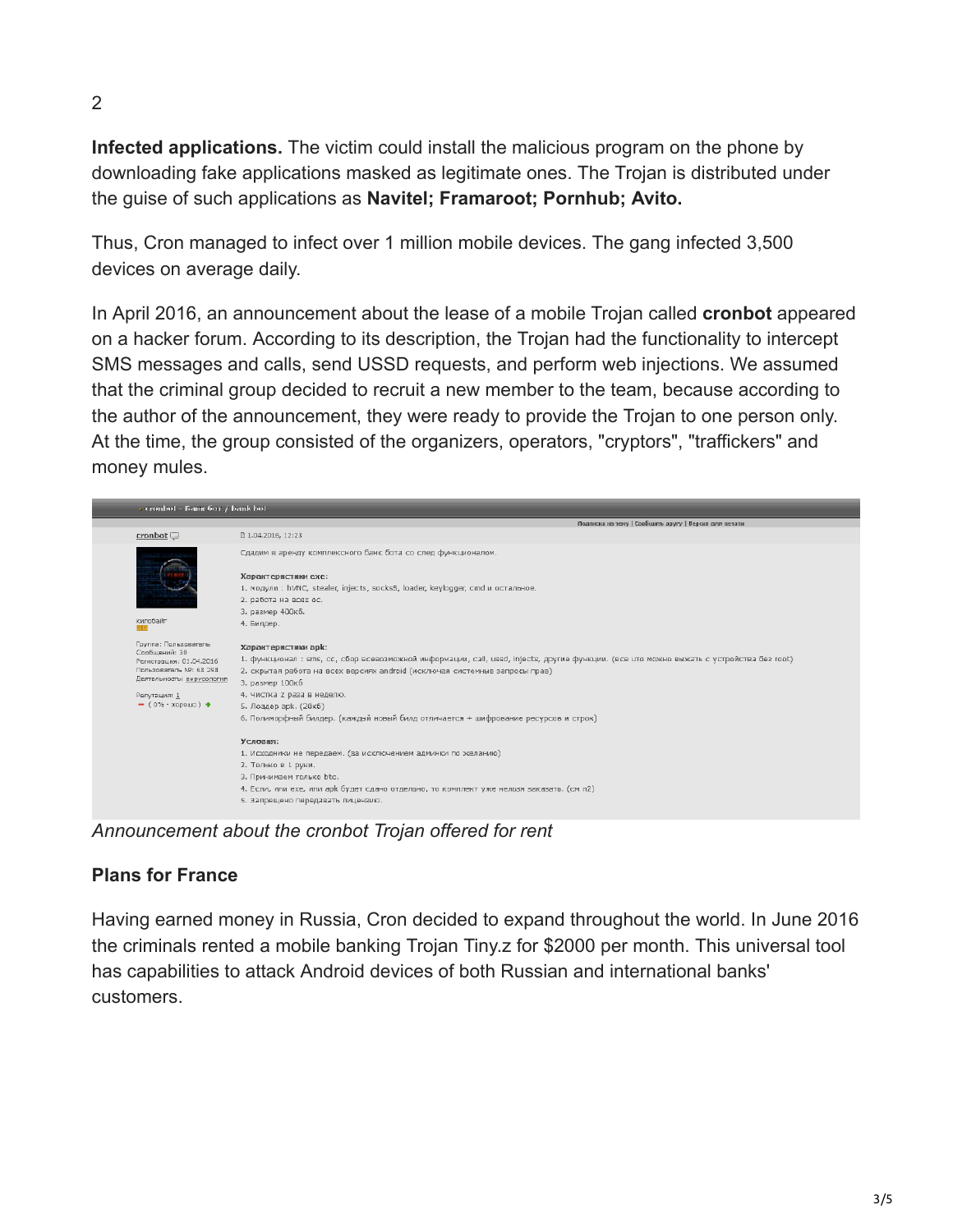|                                            |                                         |         |               |              |              |                                           | <b>CITALOG GOTOR CHINGGH SMS</b> |                          |                                                       |          |                                          |                 |                                   |              | Инжекты Статистика Припожения Задания Настройки Выход |                         |         |              |                          |                |             |                  |                |
|--------------------------------------------|-----------------------------------------|---------|---------------|--------------|--------------|-------------------------------------------|----------------------------------|--------------------------|-------------------------------------------------------|----------|------------------------------------------|-----------------|-----------------------------------|--------------|-------------------------------------------------------|-------------------------|---------|--------------|--------------------------|----------------|-------------|------------------|----------------|
|                                            |                                         |         |               |              |              | Всего ботов в базе данных<br>Пользователь |                                  |                          | Тип \ Дата   Сегодня   Вчера   Кеделя   Месяц   Всего |          |                                          |                 |                                   |              |                                                       |                         |         |              |                          |                |             |                  |                |
|                                            |                                         |         |               |              |              |                                           |                                  |                          | Двеадх с инжектов за сегодня                          |          | Загрузок                                 | $\overline{2}$  | 90                                | 92           |                                                       |                         |         |              |                          |                |             |                  |                |
|                                            |                                         |         |               |              |              | IP-annec                                  |                                  |                          | 1 usc 3 vaca 12 vacos                                 | 24 years | <b>Установок</b>                         | 31              | 65                                | 207          |                                                       | œ                       |         |              |                          |                |             |                  |                |
|                                            |                                         |         |               |              |              | 曝                                         | Отстуки                          |                          |                                                       |          | <b>3arpAcr</b>                           | 1:1             | 12                                | 1:1          |                                                       | <b>SO</b>               |         |              |                          |                |             |                  |                |
|                                            |                                         |         |               |              |              | TOBOILE-FOYDDA:                           | Bce                              | $\vee$                   | Страна:                                               | Bce      |                                          |                 | <b>Бренд:</b>                     | <b>Bce</b>   |                                                       | $\vee$                  |         |              |                          |                |             |                  |                |
|                                            |                                         |         |               |              |              | Трефик-поток:                             | Bce                              | $\overline{\phantom{a}}$ | Oneparop:                                             | Bce      |                                          |                 | Android: Bce                      |              |                                                       | $\overline{\mathbf{v}}$ |         |              |                          |                |             |                  |                |
|                                            |                                         |         |               |              |              | Покложение:                               |                                  |                          | Идентификатор                                         |          |                                          |                 |                                   | Показать     |                                                       |                         |         |              |                          |                |             |                  |                |
|                                            |                                         |         |               |              |              |                                           |                                  |                          |                                                       |          |                                          |                 |                                   |              |                                                       |                         |         |              |                          |                |             |                  |                |
| Дата и время                               |                                         |         | Трафик        |              |              | Идентификаторы                            |                                  |                          | Абонент                                               |          |                                          |                 |                                   | Проблемы     |                                                       | Мобильное устройство    |         |              | Списки                   |                |             | Onuss            |                |
| Регистрация                                | АКТИВНОСТЬ                              | Д       | <b>Covnna</b> | <b>DOTOS</b> | LD           | <b>IMEL</b>                               | <b>MSI</b>                       |                          | Комментарий                                           |          | Страна                                   | Oneparop        | Howep                             |              | <b>AV</b>                                             | Бренд                   | Android | $\mathbf{a}$ | Контакты<br>$\mathbf{v}$ | Приложения     |             | Посл Пред        |                |
| 2016-06-11 19:55:12 Сагодня 20:54:29 19    |                                         |         |               | <b>STORY</b> | <b>GOF15</b> | 1702538                                   | 12159782                         |                          |                                                       |          | Валикобритания                           | $\mathbf{a}$    |                                   |              | $\bullet$                                             | Samsung                 | 6.0.1   | 基            | 6.5<br>е                 | $\bullet$      | $\bullet$   | $\bullet$        | $*$            |
| 2016-05-05 22:20:18 Сегодня 20:54:28 55    |                                         |         |               |              | 808421       | 1293530                                   | 00700080                         |                          |                                                       |          | <b>MARKET</b>                            | <b>SECTION</b>  |                                   |              |                                                       | Sony Ericsson           | 2.3.3   | 基            | ÷<br>5.4                 | $\mathcal{D}$  | $\bullet$   | $\bullet$        | $x0$ .         |
| 2016-06-15 03:14:58 Cerpann 20:54:28       |                                         | 15      |               |              | 84119        | 1764592                                   | -16378909                        |                          |                                                       |          |                                          |                 | <b>KIND OF BUILDING</b>           |              |                                                       | Saraung                 | 4.4.4   | $B = 6.5$    | 喘                        | $\mathcal{D}$  | $\oplus$    | $\oplus$         | $x \odot$      |
| 2016-06-02 16:56:10 Сегодня 20:54:28 28    |                                         |         |               |              | 0904         | 1739284                                   | 00017043                         |                          |                                                       |          | <b>ELANDIA</b>                           |                 | <b>SERVICE</b>                    |              | $\bullet$                                             | HTC                     | 4.2.2   | 昌 6.5        | 耍                        | $\mathcal{D}$  | $\bullet$   | $\sum$           | $X0$ .         |
| 2016-06-02 20:52:57 Сегодня 20:54:28 25    |                                         |         |               |              | 10994        | 1558734                                   | 79282474                         |                          |                                                       |          | tores                                    | mate            | an missing                        |              |                                                       | Sarsung                 | 5.0.1   | 思 5.4        | ÷                        | $\mathbf{D}$   | $\bullet$   | $\blacksquare$   | $*0$ .         |
| 2016-04-02 13:19:49 Corpora 20:54:27 69    |                                         |         |               | <b>HALL</b>  | C0659        | 1400736                                   | 01297642                         |                          |                                                       |          | <b>Normal</b>                            | <b>Killedge</b> |                                   |              |                                                       | Sarsung                 | 2.3.6   | 5.4          | 垒                        | $\mathcal{D}$  | $\bigcirc$  | $\oplus$         | $x \otimes y$  |
| 2016-06-13 15:41:40 Cerogan 20:54:27 17    |                                         |         |               | <b>ANT</b>   | 102F6        | 1437306                                   | 13299903                         |                          |                                                       |          | <b>Since</b>                             | <b>NORTH</b>    | <b>KISCO WAS ARRESTED</b>         |              |                                                       | Nokia                   | 4.3.0   | ж            | 锰<br>6.5                 | $\mathcal{D}$  | $\bullet$   | $\bullet$        | $X + I$        |
| 2016-06-13 16:12:09 Cerogus 20:54:27       |                                         | 17      |               | 550          | E81500       | <b>ISB2065</b>                            | 30930560                         |                          |                                                       |          |                                          | 1974            | <b>SECTION</b>                    |              | o                                                     | Nokia                   | 4.1.2   | 뵤            | 忆<br>6.5                 | $\bullet$      | $\bullet$   | $\circ$          | X <sub>0</sub> |
| Cercure 07:31:39                           | Сегодня 20:54:27                        | $\circ$ |               |              | 58124        | 212729                                    | 23166783                         |                          |                                                       |          | نتضب                                     |                 | <b>KIRCHWICH</b>                  |              |                                                       | <b>REALIZE</b>          | 4.1.2   | <b>昆</b> 5.5 | 로                        | $\mathcal{D}$  | $\bigoplus$ | $\oplus$         | $x \otimes y$  |
| 2016-04-17 16:41:49 Cerones 20:54:26 74    |                                         |         |               |              | 00082        | 1162256                                   | 16660706                         |                          |                                                       |          | <b>Georgi</b>                            |                 |                                   |              | Ø                                                     | <b>Hicromax</b>         | 4.4.2   | <b>M</b> 5.5 | 慍                        | $\mathcal{D}$  | $\circ$     | $\bullet$        | <b>XO</b>      |
| 2016-03-27 20:38:28 Carogen 20:54:26 DS    |                                         |         |               |              | BS640        | 1629101                                   | 15446307                         |                          |                                                       |          | <b><i><u>Sichner</u></i></b><br>$\cdots$ |                 | No. College Party L.              |              | $\bullet$                                             | <b>Highscreen</b>       | 4.4.2   | 昌            | z<br>5.4                 | $\mathcal{D}$  | $\bullet$   | $\sum$           | $x \omega$ .   |
| 2016-04-26 07:40:47 Сегодня 20:54:26 53    |                                         |         |               |              | SC0AS!       | 1423019                                   | 00711414                         |                          |                                                       |          | <b>Homes</b>                             | <b>Rend</b>     |                                   |              |                                                       | Sarsung                 | 4.3.0   |              | ÷.<br>5.6                | $\mathcal{D}$  | $\circ$     | $\blacksquare$   | x <sub>0</sub> |
| 2016-04-03 07:55:02 Сегодня 20:54:26 68    |                                         |         |               |              | D46E51       | 1946811                                   | 30042031                         |                          |                                                       |          | <b>Score</b>                             | $\frac{1}{2}$   | <b>Signalist</b>                  | <b>START</b> |                                                       | <b>HUAWEI</b>           | 4.2.2   | 5.4          | 岳                        | $\bigcirc$     | $\bullet$   | $\oplus$         | $x \oplus$     |
| 2016-05-10 07:57:26 Сегодня 20:54:26 51    |                                         |         |               |              | <b>BBS46</b> | <b>I656591</b>                            | 96438063                         |                          |                                                       |          |                                          |                 |                                   |              | ø                                                     | Highscreen              | 4.4.2   | <b>B</b> 6.0 | 嗑                        | $\bullet$      | $\bullet$   | $\bullet$        | X <sub>0</sub> |
| 2016-06-13 15:40:26 Caronag 20:54:26 17    |                                         |         |               |              | 00082        | 1936601                                   | 134177504                        |                          |                                                       |          | <b>Norway</b>                            | $-200$          | c                                 |              |                                                       | Fexda                   | 4.4.2   | 6.5          | st.                      | $\bullet$      | $\bullet$   | œ                | $*$ $*$        |
| 2016-06-13 21:55:33 Сегодня 20:54:26 18    |                                         |         |               |              | 94D77        | 1997429                                   | 157745662                        |                          |                                                       |          | <b>Chairman</b>                          |                 |                                   |              |                                                       | Samsung                 | 4.1.2   |              | ż<br>5.5                 | $\mathbf{D}$   | $\bullet$   | $\bullet$        | <b>XO</b>      |
| 2010-00-23 02:04:33   Согодня 2014 25   04 |                                         |         |               |              | 40001        | 664943                                    | 01000000                         |                          |                                                       |          |                                          |                 |                                   |              |                                                       | TCT                     | 2.30    | ã.           | ٠<br>54                  | $\overline{O}$ | $\bullet$   | $\ddot{\bullet}$ | <b>THE R</b>   |
| 2016-04-01 06:10:30 Cerogua 20:54:25 00    |                                         |         |               |              | 88329        | 1325505                                   | 05439752                         |                          |                                                       |          | <b>Service State</b>                     |                 | <b>Contract Contract Contract</b> |              |                                                       | Samsung                 | 4.3.0   | 6.4          | $\mathcal{D}$            | $\bigcirc$     | $\bullet$   | $\bullet$        | <b>XBJ</b>     |
| 2015-06-14 21:46:43 Сегодня 20:54:25   15  |                                         |         |               |              | 94D85        | 3549552                                   | (33112129                        |                          |                                                       |          |                                          |                 | <b>City Local</b>                 |              |                                                       | <b>TCL</b>              | 4.4.2   | 息            | ÷<br>6.5                 | $\bullet$      | $\bullet$   | $\bullet$        | $*$ $\circ$    |
|                                            | 2016-06-14 16:25:47 Сегодня 20:54:25 18 |         |               |              | <b>20669</b> | 1593544                                   | 19036054                         |                          |                                                       |          | <b>Kimilianm</b>                         |                 |                                   |              |                                                       | Saraune                 | 4.1.2   | 基            | 忠<br>0.5                 | $\mathcal{D}$  | ÷           | $\bullet$        | X <sub>0</sub> |

*Control panel of the Tiny.z mobile Trojan*

Group-IB specialists detected Tiny.z in early 2016. According to analysis of the botnet control panel, this is the same panel that was used by the well-known "404" criminal group that actively attacked clients of both Russian and foreign banks. Purportedly, after the arrest of a "404" member named Foxxx in 2015, Cron modified the malicious program.

The malware authors adjusted this program for attacks on banks of Great Britain, Germany, France, the USA, Turkey, Singapore, Australia and other countries. The Trojan scanned the victim's phone for a banking application and displayed a universal window with the icon and name of the bank retrieved from Google Play that prompted the user to enter his personal data.

|                 |        |                            | Редово                                   |                     | Данных с мнокестов за овгодня<br>THE 34000 12-1000 24 - 3 VETSHOBOL |                 | <b>Багрузок</b>             |                  | SUR<br>65      | 32<br>207                                                    |               |                 |               |
|-----------------|--------|----------------------------|------------------------------------------|---------------------|---------------------------------------------------------------------|-----------------|-----------------------------|------------------|----------------|--------------------------------------------------------------|---------------|-----------------|---------------|
|                 |        |                            |                                          |                     | Бот должен отстучать на сервер через 2 секунды                      |                 |                             |                  |                |                                                              |               |                 |               |
|                 |        | <b>Идентификатор</b>       | DA                                       | Страна              | Оператор                                                            |                 | <b>Версия Android</b> 4.2.2 |                  | Номер телефона |                                                              |               |                 |               |
|                 |        | Показать уведомление       |                                          |                     | Изменить адрес сервера                                              |                 | http://server.com           |                  |                | Пделять спрос на заводские настройки                         |               |                 |               |
|                 |        | <b>Уведомление</b>         | Google Play update available             |                     | Установить приложение                                               |                 | http://server.com/myapp.apk |                  |                | • Выполнять стандартные задания                              |               |                 |               |
|                 |        | Заголовок                  | Google Play Store                        |                     | Запустить приложение                                                |                 | com.android.vending         |                  |                | Запрашивать слисок контактов                                 |               |                 |               |
|                 | Трафик | <b>Открыть</b>             | ○ Ссылку ○ Припожение                    |                     | Позвонить на номер                                                  |                 | *102#                       |                  |                | Выполнить самоудаление бота                                  | <b>ORCFEO</b> |                 |               |
| Группа Поток    |        | Ссыпка                     | http://google.com                        |                     | Открыть ссылку                                                      |                 | http://google.com           |                  |                | ● Определять номер тепефона                                  |               |                 | <b>Numasa</b> |
|                 |        | <b><i><u>Memna</u></i></b> | http://Limgur.com/icon.png               |                     | Период запросов бота                                                |                 |                             |                  |                | ◆ Включить АнтиАоС                                           |               | 65              |               |
|                 |        | Текст                      | Android 6.0.3 System Update              |                     | Удалить все команды индивидуального задания                         |                 |                             |                  |                | <b>SUINERROOM</b><br><b>Cruit</b><br>$44-$<br><b>Samsung</b> |               |                 |               |
|                 |        |                            | <b>Запросить сохранстиные SMS</b>        |                     | Номер абонента                                                      | Текст сообщения |                             | Включить лижекты | 僵              | ⊟<br>Устанавливать янжекты                                   |               |                 |               |
|                 |        | $= 2016 - 06 - 3000:00$    |                                          | no 2016-06-30 23:59 |                                                                     |                 |                             | Google Play      |                |                                                              |               | 51              |               |
|                 |        | Сегодня                    | Вчера<br>Неделя                          | Месяц               | С понедельника                                                      | За все время    |                             |                  |                |                                                              |               |                 |               |
|                 |        |                            | Выполнить рассылку по списку контактов   |                     |                                                                     |                 |                             |                  |                |                                                              |               |                 |               |
|                 |        | Текст                      | Попучено MMC сообщение http:/goo.gl/jd82 |                     |                                                                     |                 |                             | Paypal           |                | Paypal                                                       |               | 55              |               |
|                 |        |                            |                                          |                     |                                                                     |                 |                             |                  |                |                                                              |               | 55              |               |
|                 |        | OTRPDDITTO SMS             |                                          | 圖                   | Удалить приложения<br>⊕                                             |                 | $\blacksquare$              | CommBank         |                | CommBank                                                     |               |                 |               |
|                 |        |                            |                                          |                     | $\mathbf x$                                                         |                 |                             |                  |                | <b>HUAWEI</b><br><b>Guide</b>                                |               | 54              |               |
| $\overline{17}$ |        |                            | Фильтры для SMS сообщений                |                     | Пересылать на сервер                                                |                 | Блокировать                 | Удалять          | B              | Запросить отстук через SMS                                   |               | 60              |               |
|                 |        |                            |                                          |                     |                                                                     |                 |                             |                  | $\bullet$      |                                                              |               | 65              |               |
|                 |        | Номертелефона (р)          |                                          | Текст сообщения     | Входящие Искодящие<br>$\blacktriangledown$                          | ⊽               | входящие<br>☑               | исходящие<br>▿   |                | Отправить команды через SMS                                  |               | 54              |               |
|                 |        |                            |                                          |                     |                                                                     |                 |                             |                  |                | 4.3.0<br>Saggung                                             |               | 54              |               |
| 15              |        | $-940$                     |                                          |                     |                                                                     |                 |                             |                  |                | 4.4.2<br><b>TCL</b>                                          |               | $\parallel$ 6.5 |               |

*Control panel of the Tiny.z mobile Trojan*

Cron planned to start their "international activity" with attacks targeting banks of France. They developed special web injections for the following French financial institutions: Credit Agricole, Assurance Banque, Banque Populaire, BNP Paribas, Boursorama, Caisse d'Epargne, Societe Generale and LCL.